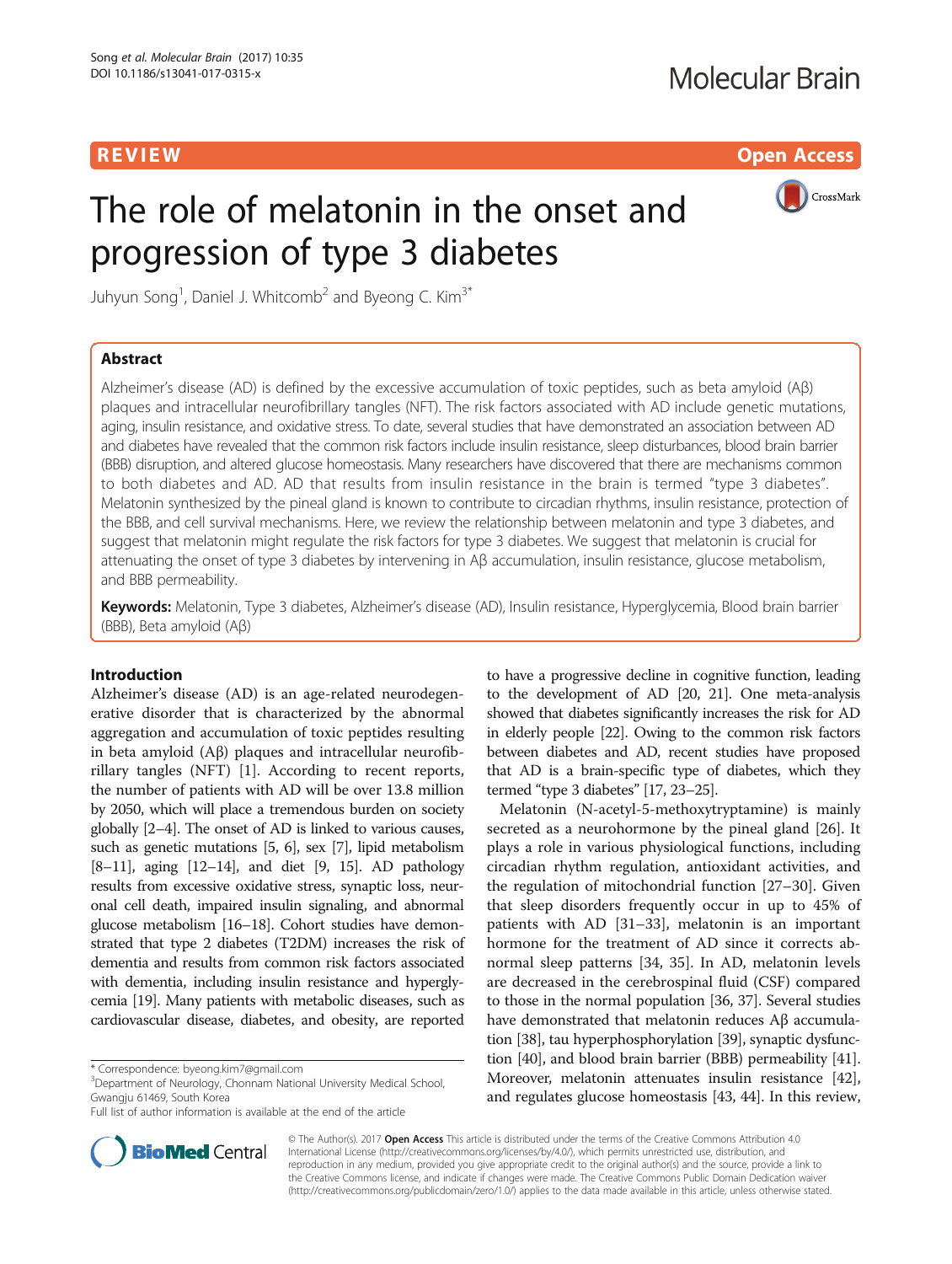we summarize the therapeutic functions of melatonin in type 3 diabetes from various perspectives.

# The risk factors for diabetes contribute to the onset and progression of Alzheimer's disease

### Insulin resistance leads to cognitive decline

Diabetes is characterized by insulin resistance, diminished pancreatic beta-cell function, and abnormally high glucose levels [\[45\]](#page-6-0). Diabetes is commonly classified into two types, namely, type 1 (T1DM) and T2DM [[45](#page-6-0)]. T2DM occurs more frequently in the global population than T1DM and is accompanied by insulin resistance, hyperglycemia, cognitive decline, and impaired circadian rhythms [\[46](#page-6-0), [47](#page-6-0)]. T2DM is known to be associated with cognitive impairments [[48\]](#page-6-0), and is commonly used as an index for the development of vascular dementia [\[49\]](#page-6-0), and AD [\[50](#page-6-0), [51](#page-6-0)]. The high prevalence of central nervous system (CNS) diseases in patients with diabetes has already been revealed by global reports [[52](#page-6-0)–[55\]](#page-6-0). The onset and progression of AD is associated with the capacity of the brain to utilize glucose for energy production [[56](#page-6-0), [57\]](#page-6-0). In the CNS, insulin signaling plays central roles in the cognitive dysfunction found in AD [[58](#page-6-0)]. Insulin is known to be neuroprotective and has powerful effects on memory [[59](#page-6-0)]. Previous studies have shown that deficiencies in insulin receptors (IRs) in the brain, a factor implicated in insulin resistance, leads to memory dysfunction [\[18,](#page-5-0) [60](#page-6-0)]. IRs are localized in cerebral regions, such as the hippocampus, amygdala, and septum [[61](#page-6-0), [62\]](#page-6-0). AD patients show an 80% reduction in IRs in their brains compared to normal subjects [\[17\]](#page-5-0). Consequently, insulin signaling is abnormal [[63\]](#page-6-0). Some studies have demonstrated that the hippocampus regulates the consolidation of memory via insulin signaling [[64](#page-6-0), [65](#page-6-0)]. Based on this evidence, decreased insulin levels were subsequently found in the CSF of patients with AD and mild cognitive impairment (MCI) [\[60](#page-6-0), [66, 67](#page-6-0)]. Aβ accumulation, abnormalities in the cholinergic system, tau hyperphosphorylation, and damage to neuronal cells contributes to impaired insulin signaling [\[68, 69\]](#page-6-0). Insulin receptors deficiency in the AD brain results in insulin resistance in AD neuropathology [\[18](#page-5-0), [70](#page-6-0)]. For these reasons, reduced levels of insulin receptor genes may contribute to the progression of AD [\[23,](#page-5-0) [71](#page-6-0)]. Moreover, tau pathology in AD is mediated by impaired tau gene expression owing to the attenuation in insulin signaling [[72, 73\]](#page-6-0). Insulin resistance in the AD brain reduces the phosphorylation of phosphoinositol-3-kinase (PI3K), and Akt [\[72](#page-6-0), [73](#page-6-0)], which ordinarily function to promote neuronal growth and survival, and promotes GABAergic transmission involved in learning and memory [[74\]](#page-6-0), and blocks the accumulation of Aβ [\[75](#page-6-0)]. Additionally, insulin resistance increases the activation of glycogen synthase kinase (GSK-3) [[76](#page-6-0), [77\]](#page-6-0), which is related to the hyperphosphorylation of tau and the acceleration of tau misfolding [\[78\]](#page-6-0). Indeed,

owing to deficiencies in insulin, the change of GSK-3 activity leads to the hyperphosphorylation of tau [\[79\]](#page-6-0), perhaps unsurprising given what we know about the aberrant activation of GSK-3β and the resultant Aβ accumulation and tau protein phosphorylation [\[80, 81\]](#page-6-0). Moreover, several clinical studies have demonstrated a positive correlation between diabetes and AD [\[57, 82](#page-6-0)], and suggested that the central reasons for this include aberrant insulin signaling and dementia [\[58, 83](#page-6-0)–[85](#page-6-0)]. In in vivo studies, an AD mouse model showed insulin resistance [\[24\]](#page-5-0), reduced glucose metabolism, oxidative stress, and cognitive impairments [[86\]](#page-6-0) following injections of streptozotocin (STZ). In addition, insulin resistance leads to hippocampal neuronal loss owing to amyloid neurotoxicity [[68](#page-6-0)], reduced glucose uptake by inhibiting the expression of glucose transporters in cell membrane [[87](#page-7-0)], and accelerated amyloid aggregation during early AD [\[88\]](#page-7-0). Consequently, insulin resistance and impaired insulin signaling are significantly related to tau hyperphosphorylation and Aβ deposition in AD, and ultimately contribute to cognitive decline [[69](#page-6-0)] (Fig. 1).

# Hyperglycemia triggers BBB disruption leading to cognitive dysfunction

According to previous studies, hyperglycemia in T2DM leads to cognitive dysfunction [[89](#page-7-0)–[91\]](#page-7-0). An abnormal glycemic condition is one of the main causes of BBB breakdown in patients with diabetes [\[92](#page-7-0), [93\]](#page-7-0). Several studies demonstrated that the loss of tight junction proteins which make up the BBB and the activation of matrix metalloproteinases (MMPs) was shown in hyperglycemia in vivo model [[94\]](#page-7-0) and in patients [\[95](#page-7-0), [96\]](#page-7-0). The BBB is comprised of brain endothelial cells lining the cerebral microvessels with astrocytic end-feet processes. The BBB endothelium is characterized by specific transmembrane transport systems that control the trafficking of small molecules in and out of

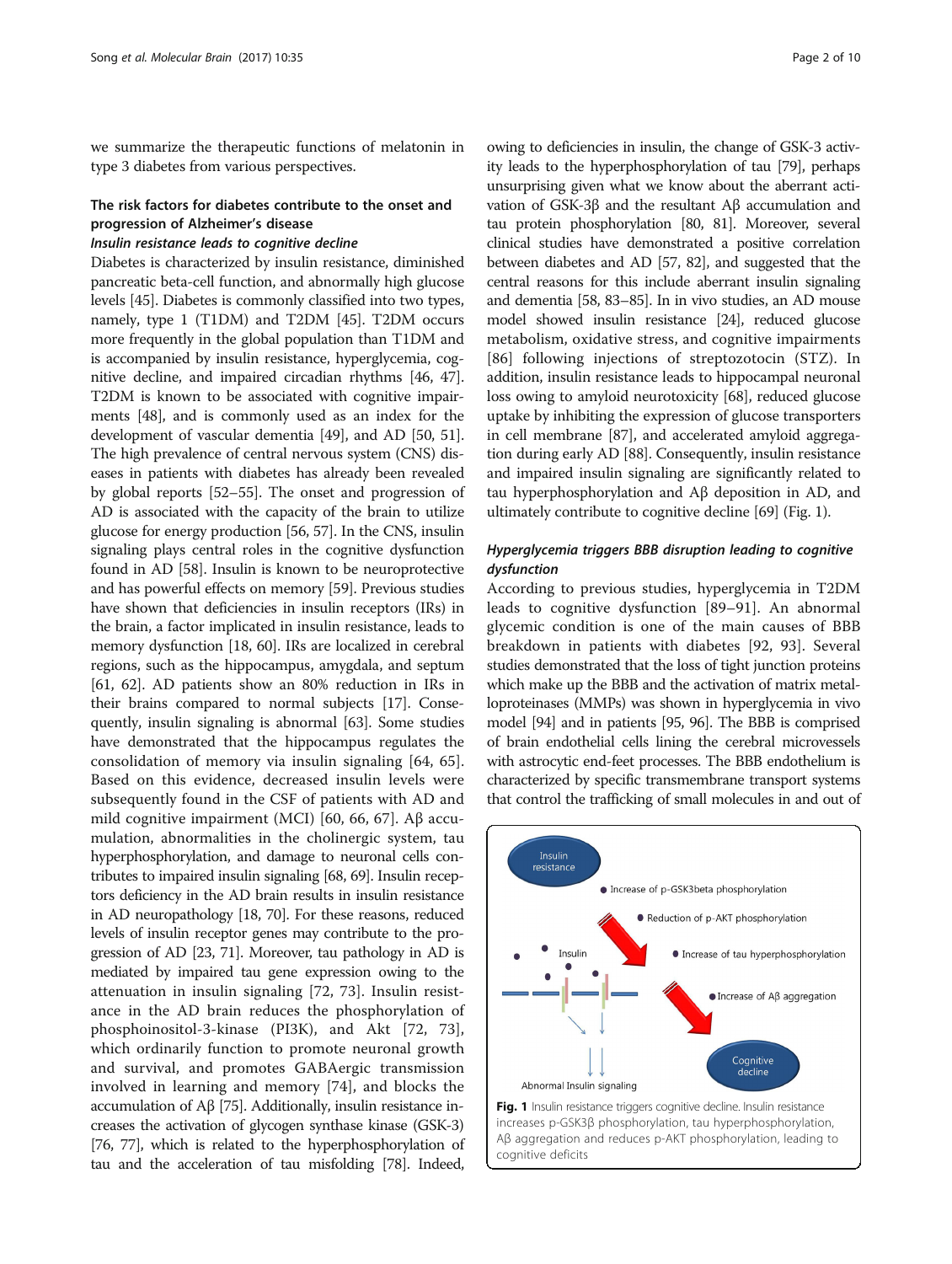the brain parenchyma [\[97\]](#page-7-0). Glucose, the primary energetic source in the brain, can cross the BBB through transporter proteins, such as facilitative sodium independent transporters (e.g., the glucose transporter [GLUT]) [\[98](#page-7-0), [99\]](#page-7-0). One animal study has shown downregulation of BBB glucose transporters in hyperglycemic mice compared to wild-type mice [[100\]](#page-7-0). In chronic hyperglycemia conditions, GLUT1 and GLUT3 expression was attenuated in diabetic animal brain and subsequently aberrant GLUT's expression triggers neuronal cell damage [\[100](#page-7-0)]. In addition, many studies have reported that the BBB in the diabetic brain has increased permeability owing to the activation of hypoxiainducible factor-1α (HIF-1α) and increased levels of vascular endothelial growth factor (VEGF) [\[101](#page-7-0), [102](#page-7-0)]. Hyperglycemia promotes the production of reactive oxygen species (ROS) [[103, 104](#page-7-0)] and downregulates glucose transporters in brain endothelial cells [\[105\]](#page-7-0). Moreover, hyperglycemia aggravates amyloid toxicity, independent of insulin resistance [[106](#page-7-0)]. Numerous studies have demonstrated that diet-induced hyperglycemia triggers an increase in BBB permeability and BBB damage [[107](#page-7-0)]. The expression of IgG as the marker of BBB permeability was increased and tight junction proteins were attenuated in a hyperglycemia model [\[107](#page-7-0)]. In AD, BBB disruption promotes tau hyperphosphorylation [\[108, 109\]](#page-7-0). BBB disruption decreases the expression of glucose transporters [[110\]](#page-7-0), promotes ROS production [\[111](#page-7-0)] and increases infiltration of inflammatory mediators [\[112](#page-7-0)]. Tau aggregation is associated with increase of inflammation [\[112](#page-7-0)] and reduction of glucose transporters [[110\]](#page-7-0). In addition, BBB dysfunction in AD contributes to Aβ clearance, activates glial cells, and aggravates inflammation by recruiting leukocytes to the brain [\[113](#page-7-0)]. Given this evidence, hyperglycemia-induced BBB disruption might play an important role in the onset and progression of AD (Fig. 2).

#### Melatonin in AD

Melatonin has been shown to have neuroprotective effects in a mouse model of AD [\[114, 115](#page-7-0)], since it attenuates Aβ accumulation and synaptic dysfunction by stabilizing the mitochondria function and inhibiting DNA damage [[38](#page-6-0), [40\]](#page-6-0). Melatonin controls several molecular signaling pathways, such as PI3/Akt/GSk3β and hemooxygenase-1 [\[39,](#page-6-0) [116](#page-7-0), [117\]](#page-7-0), and free radical scavenging mechanisms [[118, 119\]](#page-7-0) in the AD brain. A recent study demonstrated that melatonin improves synapse dysfunction via the Notch1/Hes1 signaling pathway in the hippocampus [\[120\]](#page-7-0). Another study suggested that melatonin inhibits apoptotic mediators and promotes pro-survival signaling in a model of AD [\[121\]](#page-7-0). An animal study demonstrated that chronic melatonin treatment for 30 days improves memory impairments in the AD mouse model [\[117\]](#page-7-0). Moreover, in patients with AD, melatonin levels were significantly decreased in the serum and CSF,



and levels of melatonin were considered as a candidate risk factor for diagnosis of AD [\[37](#page-6-0), [122\]](#page-7-0). Clinically, melatonin and its agonist have been regarded as treatments for AD [\[123, 124\]](#page-7-0). As mentioned above, melatonin has the potential to attenuate AD pathology via numerous mechanisms including PI3K/Akt/GSK3β [[37](#page-6-0)] and Notch1 signaling [\[120](#page-7-0)], and RAGE/NF-κB/JNK signaling pathway [[117](#page-7-0)]. Future study of the specific mechanisms of melatonin in the CNS is necessary to identify potential therapeutic solutions for AD.

# The relationship between melatonin and type 3 diabetes Melatonin protects cells against Aβ toxicity and inhibits tau hyperphosphorylation

Aβ, the main component of amyloid plaques, is believed to cause memory dysfunction [[125](#page-7-0)]. Melatonin improves soluble Aβ-induced memory dysfunction and synaptic dysfunction via the Musashi1/Notch1/Hes1 signaling pathway [[120](#page-7-0)], suggesting that the modulation of Notch1 could restore neurogenesis and cognitive function in AD models [[126\]](#page-7-0). According to the results of an in vivo study, melatonin administration inhibits the expression of amyloid precursor protein-cleaving secretases in the hippocampus [[127](#page-7-0)]. In addition, melatonin attenuates the memory impairments induced by Aβ accumulation in a sporadic AD model [\[38,](#page-6-0) [128](#page-7-0), [129](#page-7-0)]. Melatonin inhibits the transcription of β-secretases via the melatonin receptors in SH-SY5Y neuronal cells [\[130](#page-7-0)]. Melatonin attenuates Aβ-induced memory dysfunction and tau hyperphosphorylation via the PI3/Akt/GSK3β pathway in the mouse brain [\[39](#page-6-0)]. Melatonin suppresses the activity of GSK3β through ac-tivation of p-GSK3β (Ser9) in Aβ in vitro model [\[131](#page-7-0)]. Moreover, it improves Aβ-induced impairments in hippocampal long-term potentiation (LTP) in rats [\[132](#page-7-0)].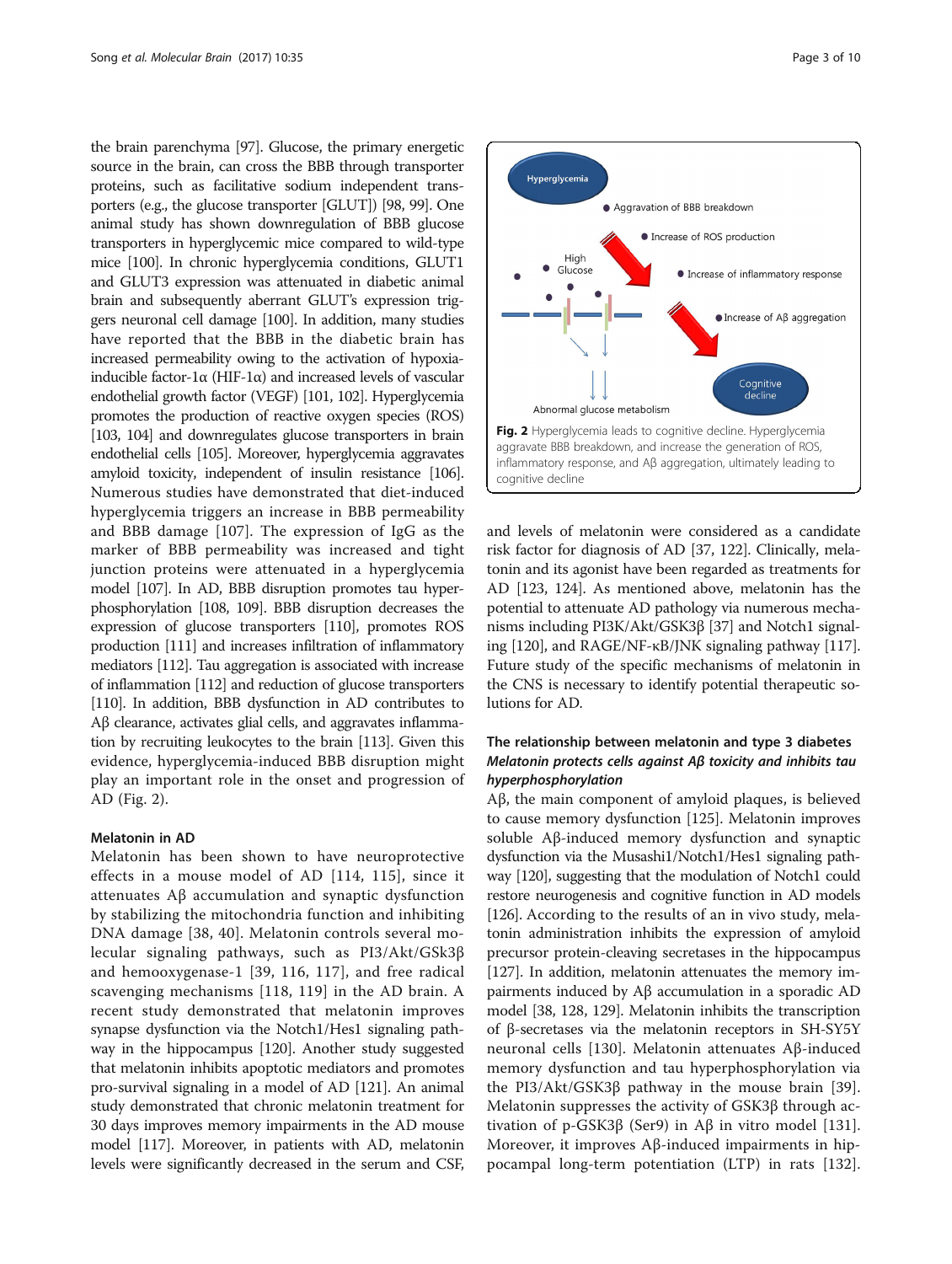Melatonin inhibits superoxide anion production in microglia under conditions of Aβ toxicity [[115\]](#page-7-0). In addition, it inhibits memory dysfunction and tau phosphorylation in rats [[133\]](#page-8-0). Considering the effect of melatonin on Aβ toxicity and tau hyperphosphorylation in AD, melatonin may be a key to improving memory function by suppressing the cell damage induced by Aβ toxicity and tau hyperphosphorylation.

# Melatonin protects cells against insulin resistance and hyperglycemia

Diabetes is accompanied by dysregulation of the circadian system [[134](#page-8-0)]. This is interesting given that glucose metabolism is regulated by the circadian system [[135](#page-8-0), [136\]](#page-8-0). In animals and humans with diabetes, increased insulin levels and abnormal glucose metabolism triggers aberrant circadian rhythms [\[42,](#page-6-0) [137\]](#page-8-0). One study demonstrated that a reduction of melatonin levels in serum is linked with high insulin levels in T2DM rats [[42](#page-6-0)]. Moreover, Sakotnik et al. suggested that polymorphisms in the melatonin receptor gene are related to fasting blood glucose levels and increases in the prevalence of T2DM [[138](#page-8-0)]. Several genome wide studies have shown that specific single nucleotide polymorphisms of the melatonin receptor 2 (MTNR1B) locus are related to the high glucose levels found in T2DM [\[139](#page-8-0)–[141](#page-8-0)]. Genome-wide studies have shown that allelic variations in the melatonin receptor 2 (MT2) contribute to the elevations in fasting glucose levels in plasma, insulin resistance, and ultimately the risk for type 2 diabetes [\[142](#page-8-0), [143\]](#page-8-0). Type 3 diabetes is related to the prevalence of T2DM and results from insulin resistance and hyperglycemia [[144](#page-8-0)–[146](#page-8-0)]. Therefore, a method of reducing the cell damage induced by insulin resistance and hyperglycemia is crucial in both diabetes and AD. Melatonin activates the expression of the MT2 receptor, which can inhibit the secretion of insulin from pancreatic β-cells [[147](#page-8-0), [148](#page-8-0)]. Numerous studies have shown that melatonin contributes to glucose homeostasis and that low glucose levels are present in patients with T2DM [[137, 149](#page-8-0)]. A recent study has shown that loss of the melatonin receptor contributes to the activation of pancreatic islet hormones, and hepatic glucose transporters (Glut1 and 2) [\[150](#page-8-0)]. Melatonin attenuates the glucose-mediated release of insulin from pancreatic cells [[151](#page-8-0)]. The reduction in melatonin secretion induced by nocturnal light exposure is a crucial factor for T2DM development [[136, 152, 153\]](#page-8-0). Furthermore, the melatonin receptor 1 (MT1) is involved in the regulation of glucose homeostasis and stimulates the secretion of insulin to induce glucose uptake [\[43](#page-6-0)]. In humans, melatonin administration attenuates glucose tolerance and insulin resistance [[44](#page-6-0)]. Melatonin could suppress mitochondrial dysfunction against insulin resistance in Male Zucker diabetic fatty rats [[154\]](#page-8-0). Furthermore, melatonin attenuates the secretion of pro inflammatory cytokines such as interleukin-6 (IL-6), tumor necrosis factor (TNF)-α, interferon (IFN) gamma under insulin resistance condition in high fat diet mouse [[155\]](#page-8-0). Melatonin is associated with metabolic pathways involved with the insulin pathway [\[156](#page-8-0)–[158](#page-8-0)]. The phosphorylation of IRS-1, leading to the activation of phosphoinositide 3-kinase (PI-3 K), and SHP-2 protein was increased by melatonin [\[159, 160](#page-8-0)]. In the AD brain, the disturbance of insulin signaling is linked to the senile plaques formation [[80,](#page-6-0) [161](#page-8-0)]. An impaired insulin receptor signaling triggers the decrease of insulin-mediated activation of PI-3 K/Akt signaling, resulting in hyperactivity of GSK-3 that induces tau hyperphosphorylation and Aβ accumulation [\[162\]](#page-8-0). The administration of melatonin rescues insulin receptor mechanisms and increases the activity of PI-3 K/Akt signaling and less Aβ accumulation and less tau hyperphosphorylation [\[163\]](#page-8-0) (Fig. 3). One study suggested that the lack of melatonin by pinealectomy reduced insulin sensitivity [[164](#page-8-0)]. The reduction of insulin levels in T1DM are linked to high melatonin levels in plasma [\[165](#page-8-0)]. Taking these results together, melatonin appears to be involved in the genesis of diabetes [[42](#page-6-0)]

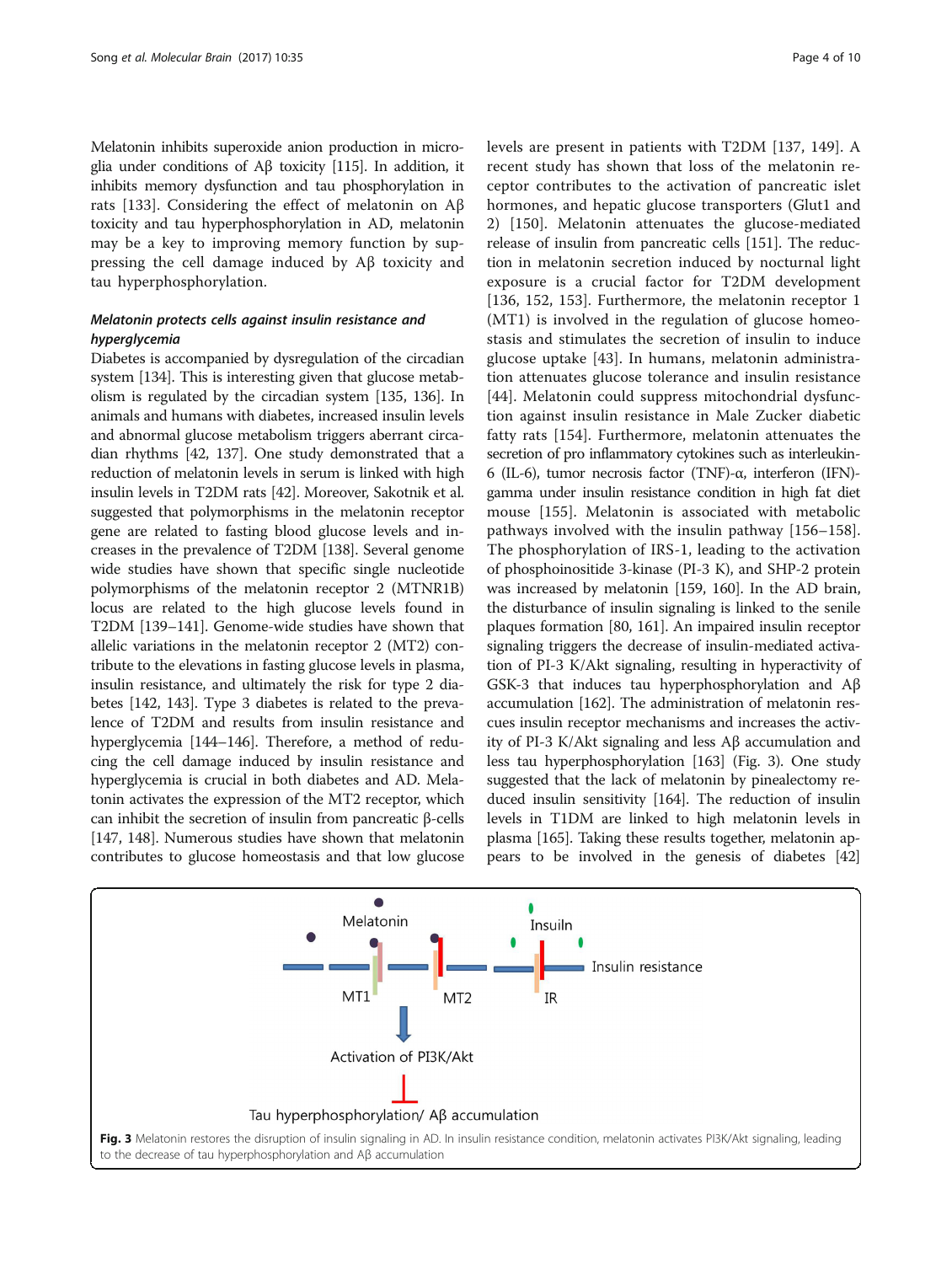accompanied by insulin resistance and high glucose, and may influence the cognitive dysfunction in diabetesinduced AD (Fig. 4). In this sense, melatonin may be a key molecule in the pathogenesis of Type 3 diabetes.

#### Melatonin protects the BBB against hyperglycemia

Several studies have shown that disruption of the BBB is strongly associated with cognitive dysfunction in AD [[166, 167](#page-8-0)]. The BBB is a heterogeneous structure that consists of various cells important for transferring nutrients and oxygen into brain, and disruption of the BBB has been observed in patients with T2DM [\[168, 169](#page-8-0)]. Increases in glucose levels in the blood leads to impaired neurovascular coupling [[170, 171\]](#page-8-0), and increased vascular permeability [[172\]](#page-8-0). Hyperglycemia-induced increases in BBB permeability lead to cognitive decline and the development of AD [[101\]](#page-7-0). Hyperglycemia-induced ROS results in BBB disruption and triggers cognitive decline [\[101](#page-7-0)]. Dysfunction of metabolic pathways, owing to BBB disruption in diabetes, leads to cognitive deficits [\[173](#page-8-0), [174\]](#page-8-0). In an in vivo study, STZ-induced diabetes results in increased BBB permeability [[101\]](#page-7-0). Impaired BBB function in diabetes may be a strong risk factor for the development of AD [[175](#page-8-0), [176\]](#page-8-0). The excessive generation of ROS in T2DM has been shown to increase BBB permeability by changing tight junction protein expression [\[177, 178](#page-8-0)]. According to recent studies, melatonin protects BBB integrity in brain microvascular endothelial cells against inflammation [[179](#page-8-0)], and protects against cerebral endothelial cell dysfunction via nicotinamide adenine dinucleotide phosphate (NADPH) oxidase-2 [[180](#page-9-0)]. Moreover, melatonin prevents the increase in BBB permeability by inhibiting matrix metalloproteinase-9 expression [\[41](#page-6-0)]. In addition, melatonin protects against the



Fig. 4 Melatonin improve cognitive decline by regulating insulin resistance and hyperglycemia. Melatonin controls insulin resistance and glucose metabolism. Melatonin increases the expression of glucose transporters such as Glut1 and Glut2. Also, melatonin increase the secretion of insulin and protects cell damage, and reduces glial reactivity. Finally, melatonin improves cognitive decline in AD brain



loss of tight junction proteins and BBB disruption by promoting anti-inflammatory and antioxidant mediators, and axonal regrowth [\[29](#page-5-0)]. Melatonin reduces the oxidative stress-induced generation of ROS in brain endothelial cells [\[181](#page-9-0)], and ameliorates BBB permeability and nitric oxide levels caused by oxidative stress [[182, 183](#page-9-0)]. In addition, melatonin protects against the degradation of tight junction proteins, BBB disruption, serves as an anti-inflammatory and angiogenesis regulator, and promotes axonal regrowth under high glucose conditions [[29,](#page-5-0) [184](#page-9-0)]. Based on previous reports, melatonin might alleviate BBB breakdown in diabetes-induced AD by inhibiting the loss of tight junction and the increase of BBB permeability (Fig. 5).

### Conclusions and prospects

Diabetes-induced AD has been called "type 3 diabetes" owing to the common risk factors, which include insulin resistance and hyperglycemia. Here, we reviewed the effect of melatonin in type 3 diabetes from various angles. Melatonin influences type 3 diabetes by 1) suppressing Aβ toxicity and tau hyperphosphorylation, 2) controlling insulin resistance and hyperglycemia, and 3) preventing hyperglycemia-induced BBB disruption. Hence, we suggest that melatonin would be a key in attenuating the pathogenesis of type 3 diabetes.

#### Abbreviations

AD: Alzheimer's disease; Aβ: Beta amyloid; BBB: Blood brain barrier; CNS: Central nervous system; CSF: Cerebrospinal fluid; GLUT: Glucose transporter; Glut1: Glucose transporter 1; GSK-3: Glycogen synthase kinase; HIF-1α: Hypoxia-inducible factor-1α; IFN-γ: interferon –gamma; IL-6: interleukin-6; IRs: Insulin receptors; MCI: Mild cognitive impairment; MT1: Melatonin receptor 1; NFT: Intracellular neurofibrillary tangles; PI3K: Phosphoinositol-3-kinase; ROS: Reactive oxygen species; STZ: Streptozotocin; T1DM: Type 1 diabetes; T2DM: Type 2 diabetes; TNFα: tumor necrosis factor-α; VEGF: Vascular endothelial growth factor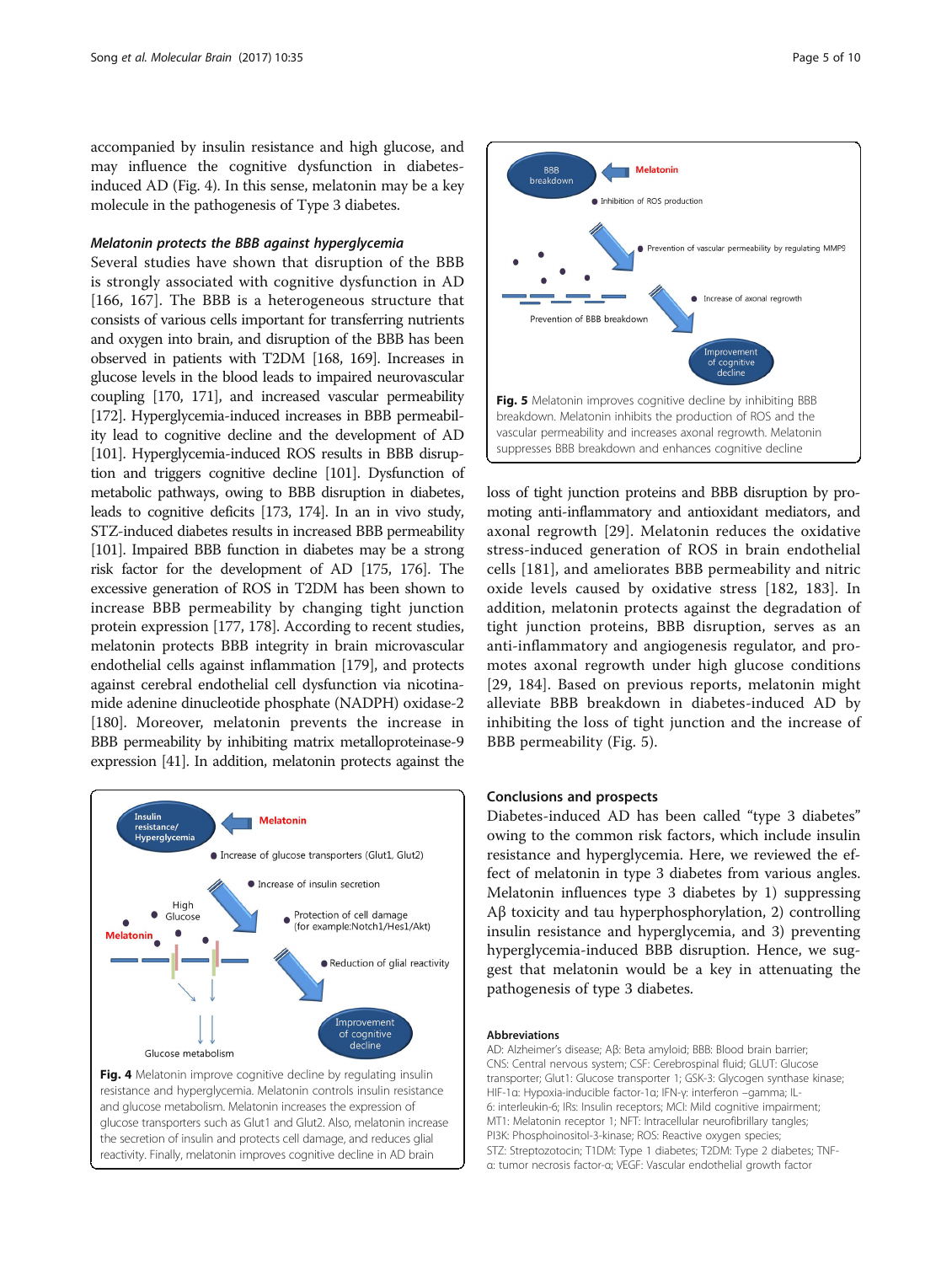#### <span id="page-5-0"></span>Acknowledgements

This study was supported by the Brain Research Program through the National Research Foundation of Korea funded by the Ministry of Science, ICT & Future Planning NRF-2016M3C7A1905469 (B.K.) and a grant from 2016R1D1A1B03930394 (J.S.).

#### Funding

All sources of funding (the Ministry of Science, ICT & Future Planning NRF-2016M3C7A1905469 & - 2016R1D1A1B03930394) for the research declare the support of the funding in collecting references and in writing the manuscript.

#### Availability of data and materials

Not applicable.

#### Authors' contributions

JS contributed to writing the preliminary draft of this manuscript. DJW revised the overall manuscript with a logical argument. BCK revised the manuscript as a whole. All authors read and approved the final manuscript.

#### Ethics approval and consent to participate

Not applicable.

#### Consent for publication

Not applicable.

#### Competing interests

The authors declare that they have no competing interests.

#### Author details

<sup>1</sup>Department of Biomedical Sciences, Center for Creative Biomedical Scientists at Chonnam National University, Gwangju 61469, South Korea. <sup>2</sup>Henry Wellcome Laboratories for Integrative Neuroscience and Endocrinology, School of Clinical Sciences, Faculty of Healthy Sciences, University of Bristol, Whitson street, Bristol BS1 3NY, UK. <sup>3</sup>Department of Neurology, Chonnam National University Medical School, Gwangju 61469, South Korea.

#### Received: 17 January 2017 Accepted: 12 July 2017 Published online: 01 August 2017

#### References

- 1. Selkoe DJ. Alzheimer's disease: genes, proteins, and therapy. Physiol Rev. 2001;81(2):741–66.
- 2. Ballard C, Gauthier S, Corbett A, Brayne C, Aarsland D, Jones E. Alzheimer's disease. Lancet. 2011;377(9770):1019–31.
- 3. Alzheimer's Association National Plan Milestone W, Fargo KN, Aisen P, Albert M, Au R, Corrada MM, et al. 2014 report on the milestones for the US National Plan to address Alzheimer's disease. Alzheimers Dement. 2014;10(5 Suppl):S430–52.
- 4. Gulland A. Number of people with dementia will reach 65.7 million by 2030, says report. BMJ. 2012;344:e2604.
- 5. Zhang G, Xie Y, Wang W, Feng X, Jia J. Clinical characterization of an APP mutation (V717I) in five Han Chinese families with early-onset Alzheimer's disease. J Neurol Sci. 2016; doi:[10.1016/j.jns.2016.10.039.](http://dx.doi.org/10.1016/j.jns.2016.10.039)
- 6. Cuccaro ML, Carney RM, Zhang Y, Bohm C, Kunkle BW, Vardarajan BN, et al. SORL1 mutations in early- and late-onset Alzheimer disease. Neurol Genet. 2016;2(6):e116.
- 7. Canerina-Amaro A, Hernandez-Abad LG, Ferrer I, Quinto-Alemany D, Mesa-Herrera F, Ferri C, et al. Lipid raft ER signalosome malfunctions in menopause and Alzheimer's disease. Front Biosci (Schol Ed). 2017;9:111–26.
- 8. Dong HK, Gim JA, Yeo SH, Kim HS. Integrated late onset Alzheimer's disease (LOAD) susceptibility genes: cholesterol metabolism and trafficking perspectives. Gene. 2016; doi:[10.1016/j.gene.2016.10.022](http://dx.doi.org/10.1016/j.gene.2016.10.022).
- Loffler T, Flunkert S, Temmel M, Hutter-Paier B. Decreased plasma Abeta in Hyperlipidemic APPSL transgenic mice is associated with BBB dysfunction. Front Neurosci. 2016;10:232.
- 10. Zhou X, Li Y, Shi X, Ma C. An overview on therapeutics attenuating amyloid beta level in Alzheimer's disease: targeting neurotransmission, inflammation, oxidative stress and enhanced cholesterol levels. Am J Transl Res. 2016;8(2): 246–69.
- 11. Thomas J, Thomas CJ, Radcliffe J, Itsiopoulos C. Omega-3 fatty acids in early prevention of inflammatory neurodegenerative disease: a focus on Alzheimer's disease. Biomed Res Int. 2015;2015:172801.
- 12. Domenico FD, Tramutola A, Butterfield DA. Role of 4-Hydroxy-2-Nonenal (Hne) in the pathogenesis of Alzheimer disease and other selected agerelated neurodegenerative disorders. Free Radic Biol Med. 2016; doi[:10.1016/](http://dx.doi.org/10.1016/j.freeradbiomed.2016.10.490) i.freeradbiomed.2016.10.490.
- 13. Li H, Lv CL, Yang CS, Wei DF, Chen KW, Li SW, et al. SORL1 rs1699102 polymorphism modulates age-related cognitive decline and gray matter volume reduction in non-demented individuals. Eur J Neurol. 2016; doi:[10.1111/ene.13182.](http://dx.doi.org/10.1111/ene.13182)
- 14. Na HK, Kang DR, Kim S, Seo SW, Heilman KM, Noh Y, et al. Malignant progression in parietal-dominant atrophy subtype of Alzheimer's disease occurs independent of onset age. Neurobiol Aging. 2016;47:149–56.
- 15. Dominguez LJ, Barbagallo M. Dietary approaches and supplements in the prevention of cognitive decline and Alzheimer's disease. Curr Pharm Des. 2016;22(6):688–700.
- 16. Ashe KH, Zahs KR. Probing the biology of Alzheimer's disease in mice. Neuron. 2010;66(5):631–45.
- 17. de la Monte SM, Wands JR. Review of insulin and insulin-like growth factor expression, signaling, and malfunction in the central nervous system: relevance to Alzheimer's disease. J Alzheimers Dis. 2005;7(1):45–61.
- 18. Craft S. Alzheimer disease: insulin resistance and AD–extending the translational path. Nat Rev Neurol. 2012;8(7):360–2.
- 19. Biessels GJ, Staekenborg S, Brunner E, Brayne C, Scheltens P. Risk of dementia in diabetes mellitus: a systematic review. Lancet Neurol. 2006;5(1):64–74.
- 20. Huang CC, Chung CM, Leu HB, Lin LY, Chiu CC, Hsu CY, et al. Diabetes mellitus and the risk of Alzheimer's disease: a nationwide population-based study. PLoS One. 2014;9(1):e87095.
- 21. Ding J, Strachan MW, Reynolds RM, Frier BM, Deary IJ, Fowkes FG, et al. Diabetic retinopathy and cognitive decline in older people with type 2 diabetes: the Edinburgh type 2 diabetes study. Diabetes. 2010;59(11):2883–9.
- 22. Profenno LA, Porsteinsson AP, Faraone SV. Meta-analysis of Alzheimer's disease risk with obesity, diabetes, and related disorders. Biol Psychiatry. 2010;67(6):505–12.
- 23. de la Monte SM, Wands JR. Alzheimer's disease is type 3 diabetes-evidence reviewed. J Diabetes Sci Technol. 2008;2(6):1101–13.
- 24. Lester-Coll N, Rivera EJ, Soscia SJ, Doiron K, Wands JR, de la Monte SM. Intracerebral streptozotocin model of type 3 diabetes: relevance to sporadic Alzheimer's disease. J Alzheimers Dis. 2006;9(1):13–33.
- 25. Lin B, Hasegawa Y, Takane K, Koibuchi N, Cao C, Kim-Mitsuyama S. High-Fat-Diet Intake Enhances Cerebral Amyloid Angiopathy and Cognitive Impairment in a Mouse Model of Alzheimer's Disease, Independently of Metabolic Disorders. J Am Heart Assoc. 2016;5(6):e003154. doi:[10.1161/JAHA.115.003154](http://dx.doi.org/10.1161/JAHA.115.003154).
- 26. Wiechmann AF, Sherry DM. Role of melatonin and its receptors in the vertebrate retina. Int Rev Cell Mol Biol. 2013;300:211–42.
- 27. Chen CY, Logan RW, Ma T, Lewis DA, Tseng GC, Sibille E, et al. Effects of aging on circadian patterns of gene expression in the human prefrontal cortex. Proc Natl Acad Sci U S A. 2016;113(1):206–11.
- 28. Manchester LC, Coto-Montes A, Boga JA, Andersen LP, Zhou Z, Galano A, et al. Melatonin: an ancient molecule that makes oxygen metabolically tolerable. J Pineal Res. 2015;59(4):403–19.
- 29. Moretti R, Zanin A, Pansiot J, Spiri D, Manganozzi L, Kratzer I, et al. Melatonin reduces excitotoxic blood-brain barrier breakdown in neonatal rats. Neuroscience. 2015;311:382–97.
- 30. Hardeland R, Cardinali DP, Brown GM, Pandi-Perumal SR. Melatonin and brain inflammaging. Prog Neurobiol. 2015;127–128:46–63.
- 31. Pistacchi M, Gioulis M, Contin F, Sanson F, Marsala SZ. Sleep disturbance and cognitive disorder: epidemiological analysis in a cohort of 263 patients. Neurol Sci. 2014;35(12):1955–62.
- 32. Cipriani G, Lucetti C, Danti S, Nuti A. Sleep disturbances and dementia. Psychogeriatrics. 2015;15(1):65–74.
- 33. Song Q, Feng G, Huang Z, Chen X, Chen Z, Ping Y. Aberrant axonal Arborization of PDF neurons induced by Abeta42-mediated JNK activation underlies sleep disturbance in an Alzheimer's model. Mol Neurobiol. 2016; doi[:10.1007/s12035-016-0165-z.](http://dx.doi.org/10.1007/s12035-016-0165-z)
- 34. Ooms S, Ju YE. Treatment of sleep disorders in dementia. Curr Treat Options Neurol. 2016;18(9):40.
- 35. Zhang W, Chen XY, Su SW, Jia QZ, Ding T, Zhu ZN, et al. Exogenous melatonin for sleep disorders in neurodegenerative diseases: a meta-analysis of randomized clinical trials. Neurol Sci. 2016;37(1):57–65.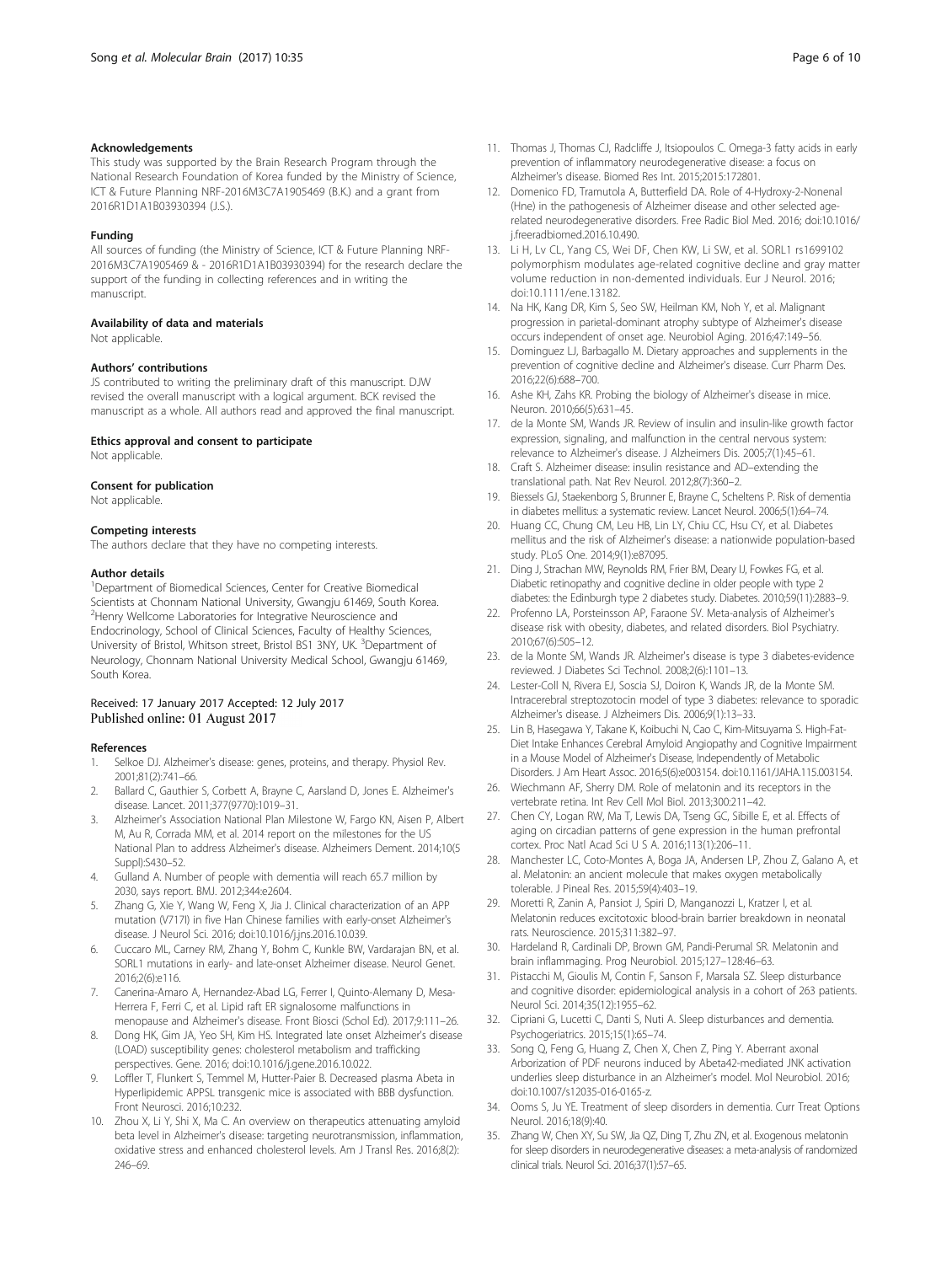- <span id="page-6-0"></span>36. Wu YH, Swaab DF. The human pineal gland and melatonin in aging and Alzheimer's disease. J Pineal Res. 2005;38(3):145–52.
- 37. Zhou JN, Liu RY, Kamphorst W, Hofman MA, Swaab DF. Early neuropathological Alzheimer's changes in aged individuals are accompanied by decreased cerebrospinal fluid melatonin levels. J Pineal Res. 2003;35(2):125–30.
- 38. Rudnitskaya EA, Muraleva NA, Maksimova KY, Kiseleva E, Kolosova NG, Stefanova NA. Melatonin attenuates memory impairment, amyloid-beta accumulation, and neurodegeneration in a rat model of sporadic Alzheimer's disease. J Alzheimers Dis. 2015;47(1):103–16.
- 39. Ali T, Kim MO. Melatonin ameliorates amyloid beta-induced memory deficits, tau hyperphosphorylation and neurodegeneration via PI3/Akt/GSk3beta pathway in the mouse hippocampus. J Pineal Res. 2015;59(1):47–59.
- 40. Stefanova NA, Maksimova KY, Kiseleva E, Rudnitskaya EA, Muraleva NA, Kolosova NG. Melatonin attenuates impairments of structural hippocampal neuroplasticity in OXYS rats during active progression of Alzheimer's disease-like pathology. J Pineal Res. 2015;59(2):163–77.
- 41. Alluri H, Wilson RL, Anasooya Shaji C, Wiggins-Dohlvik K, Patel S, Liu Y, et al. Melatonin preserves blood-brain barrier integrity and permeability via matrix metalloproteinase-9 inhibition. PLoS One. 2016;11(5):e0154427.
- 42. Peschke E, Frese T, Chankiewitz E, Peschke D, Preiss U, Schneyer U, et al. Diabetic Goto Kakizaki rats as well as type 2 diabetic patients show a decreased diurnal serum melatonin level and an increased pancreatic melatonin-receptor status. J Pineal Res. 2006;40(2):135–43.
- 43. Contreras-Alcantara S, Baba K, Tosini G. Removal of melatonin receptor type 1 induces insulin resistance in the mouse. Obesity (Silver Spring). 2010;18(9):1861–3.
- 44. Rubio-Sastre P, Scheer FA, Gomez-Abellan P, Madrid JA, Garaulet M. Acute melatonin administration in humans impairs glucose tolerance in both the morning and evening. Sleep. 2014;37(10):1715–9.
- 45. Kendall DM, Bergenstal RM. Comprehensive management of patients with type 2 diabetes: establishing priorities of care. Am J Manag Care. 2001;7(10 Suppl):S327–43–quiz S44–8.
- 46. Bixler E. Sleep and society: an epidemiological perspective. Sleep Med. 2009; 10(Suppl 1):S3–6.
- 47. Scheer FA, Hilton MF, Mantzoros CS, Shea SA. Adverse metabolic and cardiovascular consequences of circadian misalignment. Proc Natl Acad Sci U S A. 2009;106(11):4453–8.
- 48. Mogi M, Horiuchi M. Neurovascular coupling in cognitive impairment associated with diabetes mellitus. Circ J. 2011;75(5):1042–8.
- 49. Cheng G, Huang C, Deng H, Wang H. Diabetes as a risk factor for dementia and mild cognitive impairment: a meta-analysis of longitudinal studies. Intern Med J. 2012;42(5):484–91.
- 50. Umegaki H. Neurodegeneration in diabetes mellitus. Adv Exp Med Biol. 2012;724:258–65.
- 51. Holscher C. Diabetes as a risk factor for Alzheimer's disease: insulin signalling impairment in the brain as an alternative model of Alzheimer's disease. Biochem Soc Trans. 2011;39(4):891–7.
- 52. Tsuruta R, Fujita M, Ono T, Koda Y, Koga Y, Yamamoto T, et al. Hyperglycemia enhances excessive superoxide anion radical generation, oxidative stress, early inflammation, and endothelial injury in forebrain ischemia/reperfusion rats. Brain Res. 2010;1309:155–63.
- 53. Fukasawa R, Hanyu H, Namioka N, Hatanaka H, Sato T, Sakurai H. Elevated inflammatory markers in diabetes-related dementia. Geriatr Gerontol Int. 2014;14(1):229–31.
- Banks WA, Owen JB, Erickson MA. Insulin in the brain: there and back again. Pharmacol Ther. 2012;136(1):82–93.
- 55. Shao B, Bayraktutan U. Hyperglycaemia promotes cerebral barrier dysfunction through activation of protein kinase C-beta. Diabetes Obes Metab. 2013;15(11):993–9.
- 56. Baker LD, Cross DJ, Minoshima S, Belongia D, Watson GS, Craft S. Insulin resistance and Alzheimer-like reductions in regional cerebral glucose metabolism for cognitively normal adults with prediabetes or early type 2 diabetes. Arch Neurol. 2011;68(1):51–7.
- 57. Talbot K, Wang HY, Kazi H, Han LY, Bakshi KP, Stucky A, et al. Demonstrated brain insulin resistance in Alzheimer's disease patients is associated with IGF-1 resistance, IRS-1 dysregulation, and cognitive decline. J Clin Invest. 2012;122(4):1316–38.
- 58. de la Monte SM, Longato L, Tong M, Wands JR. Insulin resistance and neurodegeneration: roles of obesity, type 2 diabetes mellitus and nonalcoholic steatohepatitis. Curr Opin Investig Drugs. 2009;10(10):1049–60.
- 59. Nelson TJ, Sun MK, Hongpaisan J, Alkon DL. Insulin, PKC signaling pathways and synaptic remodeling during memory storage and neuronal repair. Eur J Pharmacol. 2008;585(1):76–87.
- 60. Steen E, Terry BM, Rivera EJ, Cannon JL, Neely TR, Tavares R, et al. Impaired insulin and insulin-like growth factor expression and signaling mechanisms in Alzheimer's disease–is this type 3 diabetes? J Alzheimers Dis. 2005;7(1):63–80.
- 61. Havrankova J, Roth J, Brownstein M. Insulin receptors are widely distributed in the central nervous system of the rat. Nature. 1978;272(5656):827–9.
- 62. Boura-Halfon S, Zick Y. Phosphorylation of IRS proteins, insulin action, and insulin resistance. Am J Physiol Endocrinol Metab. 2009;296(4):E581–91.
- 63. Frolich L, Blum-Degen D, Bernstein HG, Engelsberger S, Humrich J, Laufer S, et al. Brain insulin and insulin receptors in aging and sporadic Alzheimer's disease. J Neural Transm (Vienna). 1998;105(4–5):423–38.
- 64. Zhao WQ, Alkon DL. Role of insulin and insulin receptor in learning and memory. Mol Cell Endocrinol. 2001;177(1–2):125–34.
- 65. Kern W, Peters A, Fruehwald-Schultes B, Deininger E, Born J, Fehm HL. Improving influence of insulin on cognitive functions in humans. Neuroendocrinology. 2001;74(4):270–80.
- 66. Gil-Bea FJ, Solas M, Solomon A, Mugueta C, Winblad B, Kivipelto M, et al. Insulin levels are decreased in the cerebrospinal fluid of women with prodomal Alzheimer's disease. J Alzheimers Dis. 2010;22(2):405–13.
- 67. Xu J, Yeon JE, Chang H, Tison G, Chen GJ, Wands J, et al. Ethanol impairs insulin-stimulated neuronal survival in the developing brain: role of PTEN phosphatase. J Biol Chem. 2003;278(29):26929–37.
- 68. Schioth HB, Craft S, Brooks SJ, Frey WH 2nd, Benedict C. Brain insulin signaling and Alzheimer's disease: current evidence and future directions. Mol Neurobiol. 2012;46(1):4–10.
- 69. Ahmed S, Mahmood Z, Zahid S. Linking insulin with Alzheimer's disease: emergence as type III diabetes. Neurol Sci. 2015;36(10):1763–9.
- 70. Yin F, Jiang T, Cadenas E. Metabolic triad in brain aging: mitochondria, insulin/ IGF-1 signalling and JNK signalling. Biochem Soc Trans. 2013;41(1):101–5.
- 71. Hoyer S. Glucose metabolism and insulin receptor signal transduction in Alzheimer disease. Eur J Pharmacol. 2004;490(1–3):115–25.
- 72. Schubert M, Brazil DP, Burks DJ, Kushner JA, Ye J, Flint CL, et al. Insulin receptor substrate-2 deficiency impairs brain growth and promotes tau phosphorylation. J Neurosci. 2003;23(18):7084–92.
- 73. Schubert M, Gautam D, Surjo D, Ueki K, Baudler S, Schubert D, et al. Role for neuronal insulin resistance in neurodegenerative diseases. Proc Natl Acad Sci U S A. 2004;101(9):3100–5.
- 74. Balasubramanian AS. Role of phosphorylation and dephosphorylation in the functions of mannose-6-phosphate/insulin like growth factor II receptor. Indian J Biochem Biophys. 1997;34(1–2):178–80.
- 75. Dricu A, Carlberg M, Wang M, Larsson O. Inhibition of N-linked glycosylation using tunicamycin causes cell death in malignant cells: role of downregulation of the insulin-like growth factor 1 receptor in induction of apoptosis. Cancer Res. 1997;57(3):543–8.
- 76. Doble BW, Woodgett JR. GSK-3: tricks of the trade for a multi-tasking kinase. J Cell Sci. 2003;116(Pt 7):1175–86.
- 77. Grilli M, Ferrari Toninelli G, Uberti D, Spano P, Memo M. Alzheimer's disease linking neurodegeneration with neurodevelopment. Funct Neurol. 2003;18(3):145–8.
- 78. Bhat R, Xue Y, Berg S, Hellberg S, Ormo M, Nilsson Y, et al. Structural insights and biological effects of glycogen synthase kinase 3-specific inhibitor AR-A014418. J Biol Chem. 2003;278(46):45937–45.
- 79. Watson GS, Craft S. The role of insulin resistance in the pathogenesis of Alzheimer's disease: implications for treatment. CNS Drugs. 2003;17(1): 27–45.
- 80. de la Monte SM. Brain insulin resistance and deficiency as therapeutic targets in Alzheimer's disease. Curr Alzheimer Res. 2012;9(1):35–66.
- 81. de la Monte S, Derdak Z, Wands JR. Alcohol, insulin resistance and the liverbrain axis. J Gastroenterol Hepatol. 2012;27(Suppl 2):33–41.
- 82. Alagiakrishnan K, Sankaralingam S, Ghosh M, Mereu L, Senior P. Antidiabetic drugs and their potential role in treating mild cognitive impairment and Alzheimer's disease. Discov Med. 2013;16(90):277–86.
- 83. Akter K, Lanza EA, Martin SA, Myronyuk N, Rua M, Raffa RB. Diabetes mellitus and Alzheimer's disease: shared pathology and treatment? Br J Clin Pharmacol. 2011;71(3):365–76.
- 84. Tong M, de la Monte SM. Mechanisms of ceramide-mediated neurodegeneration. J Alzheimers Dis. 2009;16(4):705–14.
- 85. de la Monte SM, Tong M. Mechanisms of nitrosamine-mediated neurodegeneration: potential relevance to sporadic Alzheimer's disease. J Alzheimers Dis. 2009;17(4):817–25.
- 86. de la Monte SM, Tong M, Lester-Coll N, Plater M Jr, Wands JR. Therapeutic rescue of neurodegeneration in experimental type 3 diabetes: relevance to Alzheimer's disease. J Alzheimers Dis. 2006;10(1):89–109.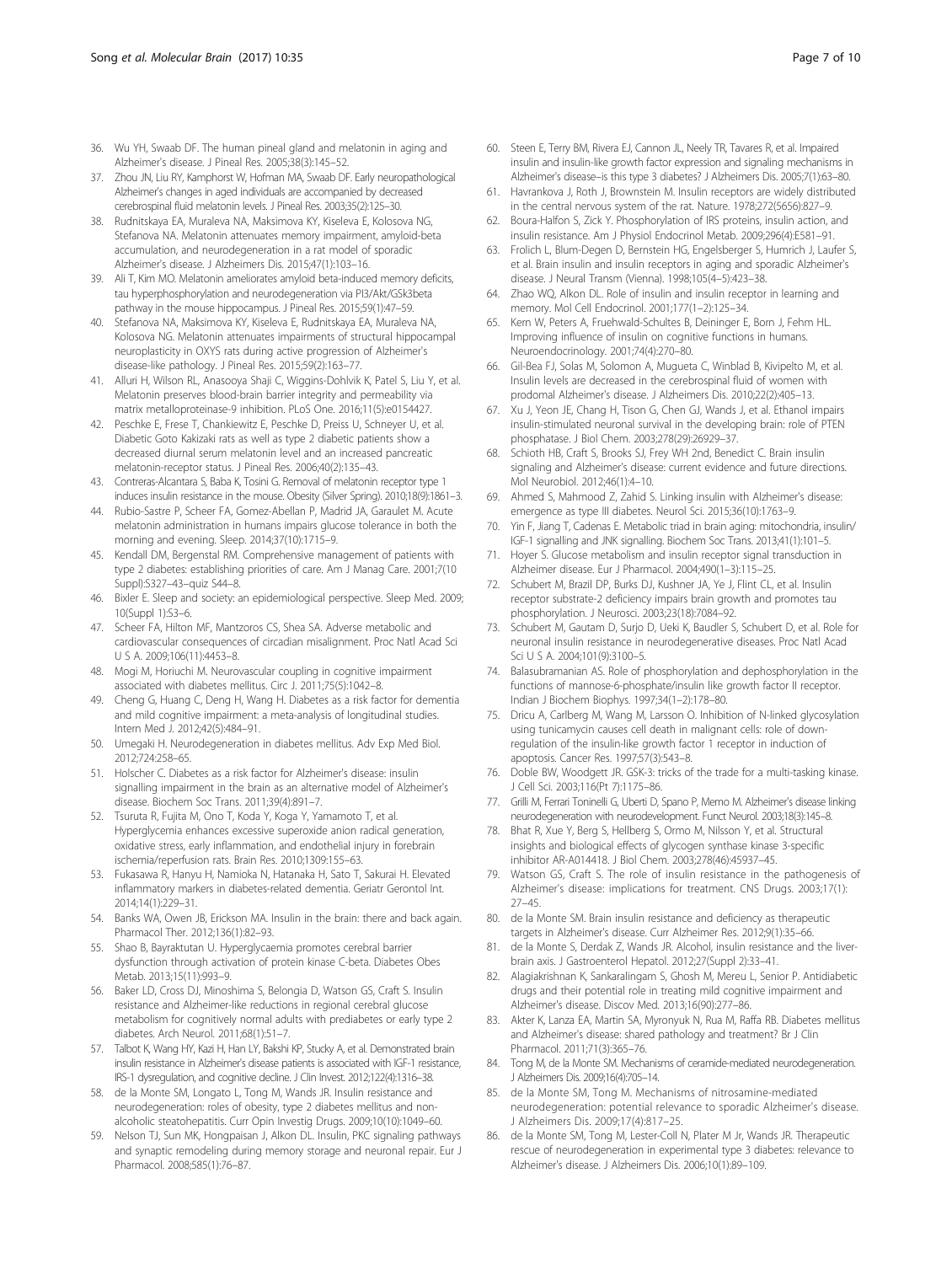- <span id="page-7-0"></span>87. Craft S, Watson GS. Insulin and neurodegenerative disease: shared and specific mechanisms. Lancet Neurol. 2004;3(3):169–78.
- 88. Willette AA, Johnson SC, Birdsill AC, Sager MA, Christian B, Baker LD, et al. Insulin resistance predicts brain amyloid deposition in late middle-aged adults. Alzheimers Dement. 2015;11(5):504–10. e1
- 89. Ravona-Springer R, Moshier E, Schmeidler J, Godbold J, Akrivos J, Rapp M, et al. Changes in glycemic control are associated with changes in cognition in non-diabetic elderly. J Alzheimers Dis. 2012;30(2):299–309.
- 90. Ravona-Springer R, Heymann A, Schmeidler J, Moshier E, Godbold J, Sano M, et al. Trajectories in glycemic control over time are associated with cognitive performance in elderly subjects with type 2 diabetes. PLoS One. 2014;9(6):e97384.
- 91. Strachan MW, Reynolds RM, Marioni RE, Price JF. Cognitive function, dementia and type 2 diabetes mellitus in the elderly. Nat Rev Endocrinol. 2011;7(2):108–14.
- 92. Starr JM, Wardlaw J, Ferguson K, MacLullich A, Deary IJ, Marshall I. Increased blood-brain barrier permeability in type II diabetes demonstrated by gadolinium magnetic resonance imaging. J Neurol Neurosurg Psychiatry. 2003;74(1):70–6.
- 93. Hawkins BT, Lundeen TF, Norwood KM, Brooks HL, Egleton RD. Increased blood-brain barrier permeability and altered tight junctions in experimental diabetes in the rat: contribution of hyperglycaemia and matrix metalloproteinases. Diabetologia. 2007;50(1):202–11.
- 94. Chehade JM, Haas MJ, Mooradian AD. Diabetes-related changes in rat cerebral occludin and zonula occludens-1 (ZO-1) expression. Neurochem Res. 2002;27(3):249–52.
- de la Monte SM. Therapeutic targets of brain insulin resistance in sporadic Alzheimer's disease. Front Biosci (Elite Ed). 2012;4:1582–605.
- 96. de la Monte SM. Contributions of brain insulin resistance and deficiency in amyloid-related neurodegeneration in Alzheimer's disease. Drugs. 2012;72(1):49–66.
- 97. Hawkins BT, Davis TP. The blood-brain barrier/neurovascular unit in health and disease. Pharmacol Rev. 2005;57(2):173–85.
- 98. Thorens B, Mueckler M. Glucose transporters in the 21st century. Am J Physiol Endocrinol Metab. 2010;298(2):E141–5.
- Brockmann K. The expanding phenotype of GLUT1-deficiency syndrome. Brain and Development. 2009;31(7):545–52.
- 100. Hou WK, Xian YX, Zhang L, Lai H, Hou XG, Xu YX, et al. Influence of blood glucose on the expression of glucose trans-porter proteins 1 and 3 in the brain of diabetic rats. Chin Med J. 2007;120(19):1704–9.
- 101. Huber JD, VanGilder RL, Houser KA. Streptozotocin-induced diabetes progressively increases blood-brain barrier permeability in specific brain regions in rats. Am J Physiol Heart Circ Physiol. 2006;291(6):H2660–8.
- 102. Acharya NK, Levin EC, Clifford PM, Han M, Tourtellotte R, Chamberlain D, et al. Diabetes and hypercholesterolemia increase blood-brain barrier permeability and brain amyloid deposition: beneficial effects of the LpPLA2 inhibitor darapladib. J Alzheimers Dis. 2013;35(1):179–98.
- 103. Giacco F, Brownlee M. Oxidative stress and diabetic complications. Circ Res. 2010;107(9):1058–70.
- 104. Okouchi M, Okayama N, Alexander JS, Aw TY. NRF2-dependent glutamate-Lcysteine ligase catalytic subunit expression mediates insulin protection against hyperglycemia- induced brain endothelial cell apoptosis. Curr Neurovasc Res. 2006;3(4):249–61.
- 105. Duelli R, Maurer MH, Staudt R, Heiland S, Duembgen L, Kuschinsky W. Increased cerebral glucose utilization and decreased glucose transporter Glut1 during chronic hyperglycemia in rat brain. Brain Res. 2000;858(2):338–47.
- 106. Schrijvers EM, Witteman JC, Sijbrands EJ, Hofman A, Koudstaal PJ, Breteler MM. Insulin metabolism and the risk of Alzheimer disease: the Rotterdam study. Neurology. 2010;75(22):1982–7.
- 107. Tucsek Z, Toth P, Sosnowska D, Gautam T, Mitschelen M, Koller A, et al. Obesity in aging exacerbates blood-brain barrier disruption, neuroinflammation, and oxidative stress in the mouse hippocampus: effects on expression of genes involved in beta-amyloid generation and Alzheimer's disease. J Gerontol A Biol Sci Med Sci. 2014;69(10):1212–26.
- 108. Kovac A, Zilkova M, Deli MA, Zilka N, Novak M. Human truncated tau is using a different mechanism from amyloid-beta to damage the blood-brain barrier. J Alzheimers Dis. 2009;18(4):897–906.
- 109. Blair LJ, Frauen HD, Zhang B, Nordhues BA, Bijan S, Lin YC, et al. Tau depletion prevents progressive blood-brain barrier damage in a mouse model of tauopathy. Acta Neuropathol Commun. 2015;3:8.
- 110. Sabzichi M, Samadi N, Mohammadian J, Hamishehkar H, Akbarzadeh M, Molavi O. Sustained release of melatonin: a novel approach in elevating efficacy of tamoxifen in breast cancer treatment. Colloids Surf B Biointerfaces. 2016;145:64–71.
- 111. Zetner D, Andersen LP, Rosenberg J. Pharmacokinetics of alternative administration routes of melatonin: a systematic review. Drug Res (Stuttg). 2016;66(4):169–73.
- 112. El-Gammal MY, Salem AS, Anees MM, Tawfik MA. Clinical and radiographic evaluation of immediate loaded dental implants with local application of melatonin: a preliminary randomized controlled clinical trial. J Oral Implantol. 2016;42(2):119–25.
- 113. Zenaro E, Piacentino G, Constantin G. The blood-brain barrier in Alzheimer's disease. Neurobiol Dis. 2016; doi[:10.1016/j.nbd.2016.07.007.](http://dx.doi.org/10.1016/j.nbd.2016.07.007)
- 114. Olcese JM, Cao C, Mori T, Mamcarz MB, Maxwell A, Runfeldt MJ, et al. Protection against cognitive deficits and markers of neurodegeneration by long-term oral administration of melatonin in a transgenic model of Alzheimer disease. J Pineal Res. 2009;47(1):82–96.
- 115. Zhou J, Zhang S, Zhao X, Wei T. Melatonin impairs NADPH oxidase assembly and decreases superoxide anion production in microglia exposed to amyloid-beta1-42. J Pineal Res. 2008;45(2):157–65.
- 116. Buendia I, Egea J, Parada E, Navarro E, Leon R, Rodriguez-Franco MI, et al. The melatonin-N,N-dibenzyl(N-methyl)amine hybrid ITH91/IQM157 affords neuroprotection in an in vitro Alzheimer's model via hemo-oxygenase-1 induction. ACS Chem Neurosci. 2015;6(2):288–96.
- 117. Ali T, Badshah H, Kim TH, Kim MO. Melatonin attenuates D-galactoseinduced memory impairment, neuroinflammation and neurodegeneration via RAGE/NF-K B/JNK signaling pathway in aging mouse model. J Pineal Res. 2015;58(1):71–85.
- 118. Galano A, Tan DX, Reiter RJ. On the free radical scavenging activities of melatonin's metabolites. AFMK and AMK J Pineal Res. 2013;54(3): 245–57.
- 119. Hardeland R, Tan DX, Reiter RJ. Kynuramines, metabolites of melatonin and other indoles: the resurrection of an almost forgotten class of biogenic amines. J Pineal Res. 2009;47(2):109–26.
- 120. Zhang S, Wang P, Ren L, Hu C, Bi J. Protective effect of melatonin on soluble Abeta1-42-induced memory impairment, astrogliosis, and synaptic dysfunction via the Musashi1/Notch1/Hes1 signaling pathway in the rat hippocampus. Alzheimers Res Ther. 2016;8(1):40.
- 121. Gutierrez-Cuesta J, Tajes M, Jimenez A, Coto-Montes A, Camins A, Pallas M. Evaluation of potential pro-survival pathways regulated by melatonin in a murine senescence model. J Pineal Res. 2008;45(4):497–505.
- 122. Wu YH, Feenstra MG, Zhou JN, Liu RY, Torano JS, Van Kan HJ, et al. Molecular changes underlying reduced pineal melatonin levels in Alzheimer disease: alterations in preclinical and clinical stages. J Clin Endocrinol Metab. 2003;88(12):5898–906.
- 123. Cardinali DP, Vigo DE, Olivar N, Vidal MF, Furio AM, Brusco LI. Therapeutic application of melatonin in mild cognitive impairment. Am J Neurodegener Dis. 2012;1(3):280–91.
- 124. Wilhelmsen M, Amirian I, Reiter RJ, Rosenberg J, Gogenur I. Analgesic effects of melatonin: a review of current evidence from experimental and clinical studies. J Pineal Res. 2011;51(3):270–7.
- 125. Thal DR, Walter J, Saido TC, Fandrich M. Neuropathology and biochemistry of Abeta and its aggregates in Alzheimer's disease. Acta Neuropathol. 2015; 129(2):167–82.
- 126. Mozaffari S, Abdollahi M. Melatonin, a promising supplement in inflammatory bowel disease: a comprehensive review of evidences. Curr Pharm Des. 2011;17(38):4372–8.
- 127. Mukda S, Panmanee J, Boontem P, Govitrapong P. Melatonin administration reverses the alteration of amyloid precursor protein-cleaving secretases expression in aged mouse hippocampus. Neurosci Lett. 2016;621:39–46.
- 128. Polimeni G, Esposito E, Bevelacqua V, Guarneri C, Cuzzocrea S. Role of melatonin supplementation in neurodegenerative disorders. Front Biosci (Landmark Ed). 2014;19:429–46.
- 129. Di Domenico F, Barone E, Perluigi M, Butterfield DA. Strategy to reduce free radical species in Alzheimer's disease: an update of selected antioxidants. Expert Rev Neurother. 2015;15(1):19–40.
- 130. Panmanee J, Nopparat C, Chavanich N, Shukla M, Mukda S, Song W, et al. Melatonin regulates the transcription of betaAPP-cleaving secretases mediated through melatonin receptors in human neuroblastoma SH-SY5Y cells. J Pineal Res. 2015;59(3):308–20.
- 131. Devine C. Melatonin: a non-benzodiazepine hypnotic in an elderly blind female with dementia. Ther Adv Psychopharmacol. 2011;1(3):89–90.
- 132. Liu XJ, Yuan L, Yang D, Han WN, Li QS, Yang W, et al. Melatonin protects against amyloid-beta-induced impairments of hippocampal LTP and spatial learning in rats. Synapse. 2013;67(9):626–36.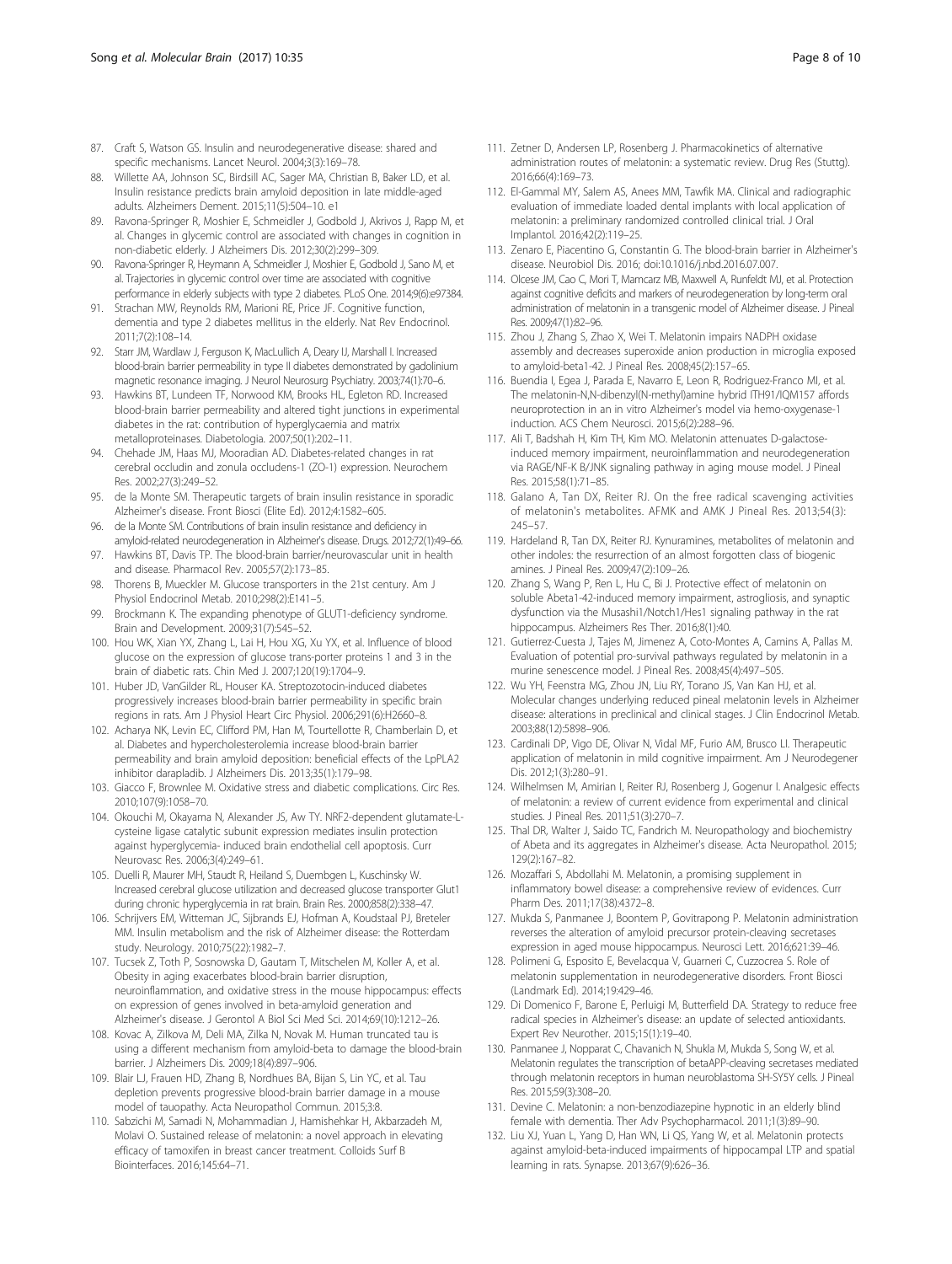- <span id="page-8-0"></span>133. Zhu LQ, Wang SH, Ling ZQ, Wang DL, Wang JZ. Effect of inhibiting melatonin biosynthesis on spatial memory retention and tau phosphorylation in rat. J Pineal Res. 2004;37(2):71–7.
- 134. Pulimeno P, Mannic T, Sage D, Giovannoni L, Salmon P, Lemeille S, et al. Autonomous and self-sustained circadian oscillators displayed in human islet cells. Diabetologia. 2013;56(3):497–507.
- 135. Shi SQ, Ansari TS, McGuinness OP, Wasserman DH, Johnson CH. Circadian disruption leads to insulin resistance and obesity. Curr Biol. 2013;23(5):372–81.
- 136. Fonken LK, Nelson RJ. The effects of light at night on circadian clocks and metabolism. Endocr Rev. 2014;35(4):648–70.
- 137. Peschke E, Stumpf I, Bazwinsky I, Litvak L, Dralle H, Muhlbauer E. Melatonin and type 2 diabetes - a possible link? J Pineal Res. 2007;42(4):350–8.
- 138. Sakotnik A, Liebmann PM, Stoschitzky K, Lercher P, Schauenstein K, Klein W, et al. Decreased melatonin synthesis in patients with coronary artery disease. Eur Heart J. 1999;20(18):1314–7.
- 139. Staiger H, Machicao F, Schafer SA, Kirchhoff K, Kantartzis K, Guthoff M, et al. Polymorphisms within the novel type 2 diabetes risk locus MTNR1B determine beta-cell function. PLoS One. 2008;3(12):e3962.
- 140. Bouatia-Naji N, Bonnefond A, Cavalcanti-Proenca C, Sparso T, Holmkvist J, Marchand M, et al. A variant near MTNR1B is associated with increased fasting plasma glucose levels and type 2 diabetes risk. Nat Genet. 2009; 41(1):89–94.
- 141. Lyssenko V, Nagorny CL, Erdos MR, Wierup N, Jonsson A, Spegel P, et al. Common variant in MTNR1B associated with increased risk of type 2 diabetes and impaired early insulin secretion. Nat Genet. 2009;41(1):82–8.
- 142. Andersson EA, Holst B, Sparso T, Grarup N, Banasik K, Holmkvist J, et al. MTNR1B G24E variant associates with BMI and fasting plasma glucose in the general population in studies of 22,142 Europeans. Diabetes. 2010;59(6): 1539–48.
- 143. Sparso T, Bonnefond A, Andersson E, Bouatia-Naji N, Holmkvist J, Wegner L, et al. G-allele of intronic rs10830963 in MTNR1B confers increased risk of impaired fasting glycemia and type 2 diabetes through an impaired glucose-stimulated insulin release: studies involving 19,605 Europeans. Diabetes. 2009;58(6):1450–6.
- 144. Kothari V, Luo Y, Tornabene T, O'Neill AM, Greene MW, Thangiah G, et al. High fat diet induces brain insulin resistance and cognitive impairment in mice. Biochim Biophys Acta. 2016; doi[:10.1016/j.bbadis.2016.10.006](http://dx.doi.org/10.1016/j.bbadis.2016.10.006).
- 145. FangFang LH, Qin T, Li M, Ma S. Thymol improves high-fat diet-induced cognitive deficits in mice via ameliorating brain insulin resistance and upregulating NRF2/ HO-1 pathway. Metab Brain Dis. 2016; doi[:10.1007/s11011-016-9921-z](http://dx.doi.org/10.1007/s11011-016-9921-z).
- 146. Guo C, Zhang S, Li JY, Ding C, Yang ZH, Chai R, et al. Chronic hyperglycemia induced via the heterozygous knockout of Pdx1 worsens neuropathological lesion in an Alzheimer mouse model. Sci Rep. 2016;6:29396.
- 147. Stumpf I, Muhlbauer E, Peschke E. Involvement of the cGMP pathway in mediating the insulin-inhibitory effect of melatonin in pancreatic beta-cells. J Pineal Res. 2008;45(3):318–27.
- 148. Stumpf I, Bazwinsky I, Peschke E. Modulation of the cGMP signaling pathway by melatonin in pancreatic beta-cells. J Pineal Res. 2009;46(2):140–7.
- 149. Prokopenko I, Langenberg C, Florez JC, Saxena R, Soranzo N, Thorleifsson G, et al. Variants in MTNR1B influence fasting glucose levels. Nat Genet. 2009; 41(1):77–81.
- 150. Bazwinsky-Wutschke I, Bieseke L, Muhlbauer E, Peschke E. Influence of melatonin receptor signalling on parameters involved in blood glucose regulation. J Pineal Res. 2014;56(1):82–96.
- 151. Peschke E, Bahr I, Muhlbauer E. Melatonin and pancreatic islets: interrelationships between melatonin, insulin and glucagon. Int J Mol Sci. 2013;14(4):6981–7015.
- 152. Gottlieb DJ, Punjabi NM, Newman AB, Resnick HE, Redline S, Baldwin CM, et al. Association of sleep time with diabetes mellitus and impaired glucose tolerance. Arch Intern Med. 2005;165(8):863–7.
- 153. Yaggi HK, Araujo AB, McKinlay JB. Sleep duration as a risk factor for the development of type 2 diabetes. Diabetes Care. 2006;29(3):657–61.
- 154. Agil A, El-Hammadi M, Jimenez-Aranda A, Tassi M, Abdo W, Fernandez-Vazquez G, et al. Melatonin reduces hepatic mitochondrial dysfunction in diabetic obese rats. J Pineal Res. 2015;59(1):70–9.
- 155. Cano Barquilla P, Pagano ES, Jimenez-Ortega V, Fernandez-Mateos P, Esquifino AI, Cardinali DP. Melatonin normalizes clinical and biochemical parameters of mild inflammation in diet-induced metabolic syndrome in rats. J Pineal Res. 2014;57(3):280–90.
- 156. Piccinetti CC, Migliarini B, Olivotto I, Simoniello MP, Giorgini E, Carnevali O. Melatonin and peripheral circuitries: insights on appetite and metabolism in Danio Rerio. Zebrafish. 2013;10(3):275–82.
- 157. Ostrowska Z, Kos-Kudla B, Swietochowska E, Marek B, Kajdaniuk D, Ciesielska-Kopacz N. Influence of pinealectomy and long-term melatonin administration on GH-IGF-I axis function in male rats. Neuro Endocrinol Lett. 2001;22(4):255–62.
- 158. Vriend J, Sheppard MS, Borer KT. Melatonin increases serum growth hormone and insulin-like growth factor I (IGF-I) levels in male Syrian hamsters via hypothalamic neurotransmitters. Growth Dev Aging. 1990;54(4):165–71.
- 159. Fasshauer M, Klein J, Ueki K, Kriauciunas KM, Benito M, White MF, et al. Essential role of insulin receptor substrate-2 in insulin stimulation of Glut4 translocation and glucose uptake in brown adipocytes. J Biol Chem. 2000; 275(33):25494–501.
- 160. Kaburagi Y, Satoh S, Tamemoto H, Yamamoto-Honda R, Tobe K, Veki K, et al. Role of insulin receptor substrate-1 and pp60 in the regulation of insulininduced glucose transport and GLUT4 translocation in primary adipocytes. J Biol Chem. 1997;272(41):25839–44.
- 161. O'Neill C, Kiely AP, Coakley MF, Manning S, Long-Smith CM. Insulin and IGF-1 signalling: longevity, protein homoeostasis and Alzheimer's disease. Biochem Soc Trans. 2012;40(4):721–7.
- 162. Hildreth KL, Van Pelt RE, Schwartz RS. Obesity, insulin resistance, and Alzheimer's disease. Obesity (Silver Spring). 2012;20(8):1549–57.
- 163. Hardeland R, Cardinali DP, Srinivasan V, Spence DW, Brown GM, Pandi-Perumal SR. Melatonin–a pleiotropic, orchestrating regulator molecule. Prog Neurobiol. 2011;93(3):350–84.
- 164. Zanquetta MM, Seraphim PM, Sumida DH, Cipolla-Neto J, Machado UF. Calorie restriction reduces pinealectomy-induced insulin resistance by improving GLUT4 gene expression and its translocation to the plasma membrane. J Pineal Res. 2003;35(3):141–8.
- 165. Peschke E, Wolgast S, Bazwinsky I, Ponicke K, Muhlbauer E. Increased melatonin synthesis in pineal glands of rats in streptozotocin induced type 1 diabetes. J Pineal Res. 2008;45(4):439–48.
- 166. Zeevi N, Pachter J, McCullough LD, Wolfson L, Kuchel GA. The blood-brain barrier: geriatric relevance of a critical brain-body interface. J Am Geriatr Soc. 2010;58(9):1749–57.
- 167. Persidsky Y, Ramirez SH, Haorah J, Kanmogne GD. Blood-brain barrier: structural components and function under physiologic and pathologic conditions. J NeuroImmune Pharmacol. 2006;1(3):223–36.
- 168. Lovell MA, Markesbery WR. Oxidative damage in mild cognitive impairment and early Alzheimer's disease. J Neurosci Res. 2007;85(14):3036–40.
- 169. Osawa A, Maeshima S, Shimamoto Y, Maeshima E, Sekiguchi E, Kakishita K, et al. Relationship between cognitive function and regional cerebral blood flow in different types of dementia. Disabil Rehabil. 2004;26(12):739–45.
- 170. Fouillioux C, Contreras F, Lares M, Cano R, Leal E, Arraiz N, et al. Metabolic and hemodynamic markers of endothelial dysfunction in patients with hypertension and patients with type 2 diabetes during the cold pressor test. Am J Ther. 2008;15(4):389–96.
- 171. Riva CE, Logean E, Falsini B. Visually evoked hemodynamical response and assessment of neurovascular coupling in the optic nerve and retina. Prog Retin Eye Res. 2005;24(2):183–215.
- 172. Oltman CL, Kleinschmidt TL, Davidson EP, Coppey LJ, Lund DD, Yorek MA. Treatment of cardiovascular dysfunction associated with the metabolic syndrome and type 2 diabetes. Vasc Pharmacol. 2008;48(1):47–53.
- 173. Ryan CM, Geckle MO, Orchard TJ. Cognitive efficiency declines over time in adults with type 1 diabetes: effects of micro- and macrovascular complications. Diabetologia. 2003;46(7):940–8.
- 174. Ryan CM. Diabetes, aging, and cognitive decline. Neurobiol Aging. 2005; 26(Suppl 1):21–5.
- 175. Nelson PT, Smith CD, Abner EA, Schmitt FA, Scheff SW, Davis GJ, et al. Human cerebral neuropathology of type 2 diabetes mellitus. Biochim Biophys Acta. 2009;1792(5):454–69.
- 176. Ristow M. Neurodegenerative disorders associated with diabetes mellitus. J Mol Med (Berl). 2004;82(8):510–29.
- 177. Haorah J, Schall K, Ramirez SH, Persidsky Y. Activation of protein tyrosine kinases and matrix metalloproteinases causes blood-brain barrier injury: novel mechanism for neurodegeneration associated with alcohol abuse. Glia. 2008;56(1):78–88.
- 178. Balakumar P, Chakkarwar VA, Krishan P, Singh M. Vascular endothelial dysfunction: a tug of war in diabetic nephropathy? Biomed Pharmacother. 2009;63(3):171–9.
- 179. Jumnongprakhon P, Govitrapong P, Tocharus C, Tocharus J. Melatonin promotes blood-brain barrier integrity in methamphetamine-induced inflammation in primary rat brain microvascular endothelial cells. Brain Res. 1646;2016:182–92.